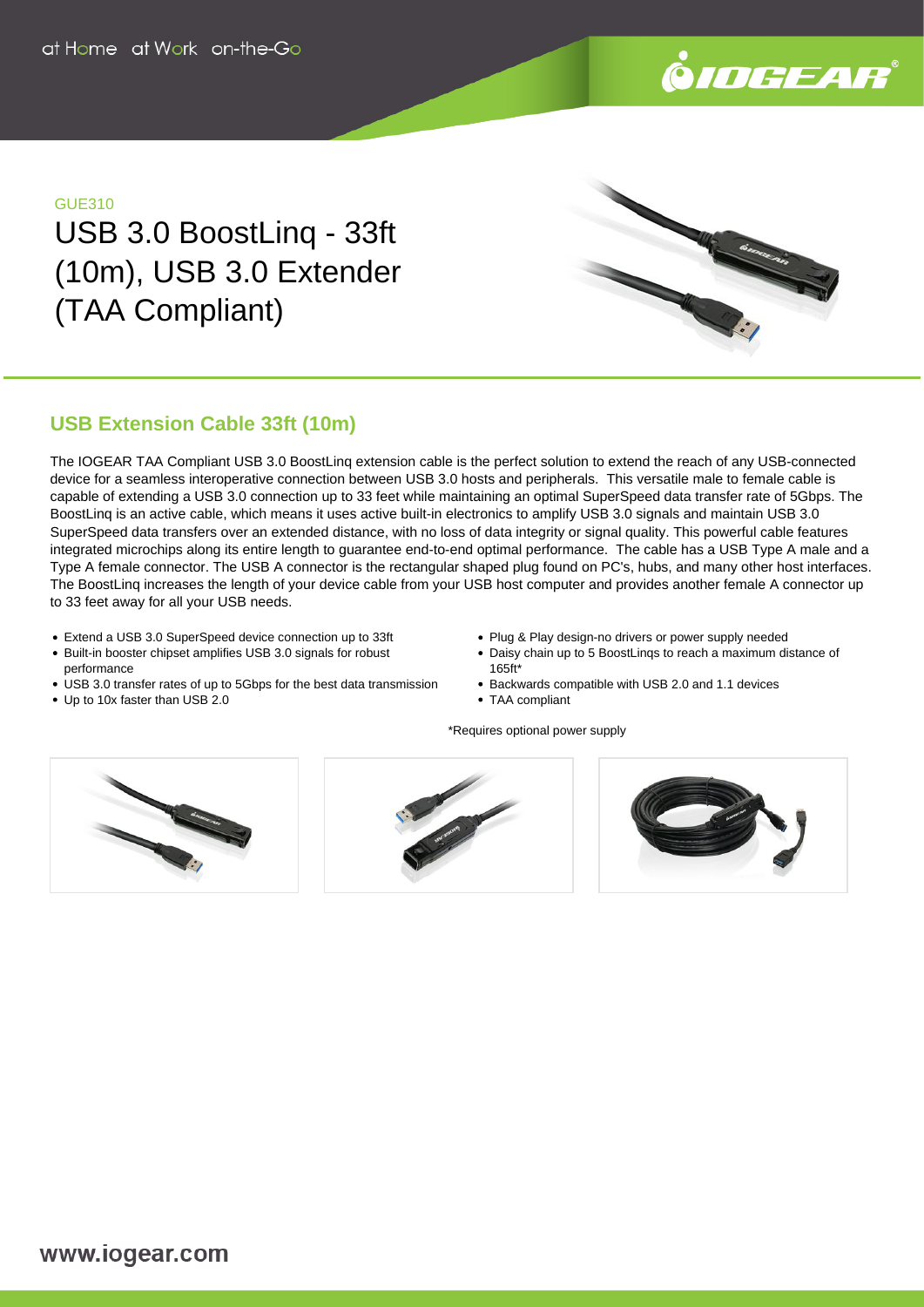

#### How dees it work?

- Connect the USB 3.0 BoostLing your computer
- Connect & sync USB 3.0 devices up to 33ft away



#### **Requirements**

# **Package Contents**

### **Hardware:**

- USB 3.0 port
- USB 3.0 devices
- 
- **Operating System:**
- Windows® XP, Windows Vista®, Windows® 7, Windows® 8, Windows® 8.1, Windows® 10
- Mac OS 9 to 10.x
- Oracle® Solaris
- Linux®, Unix and other USB supported systems\*
- Google Chrome OS™

\*Additional drivers and support may be needed

- 1 x USB 3.0 BootLing
- 33ft (10m) cable
- 1 x USB Type-A female to male adapter
- 1 x Quick Start Guide
- 1 x Warranty Card